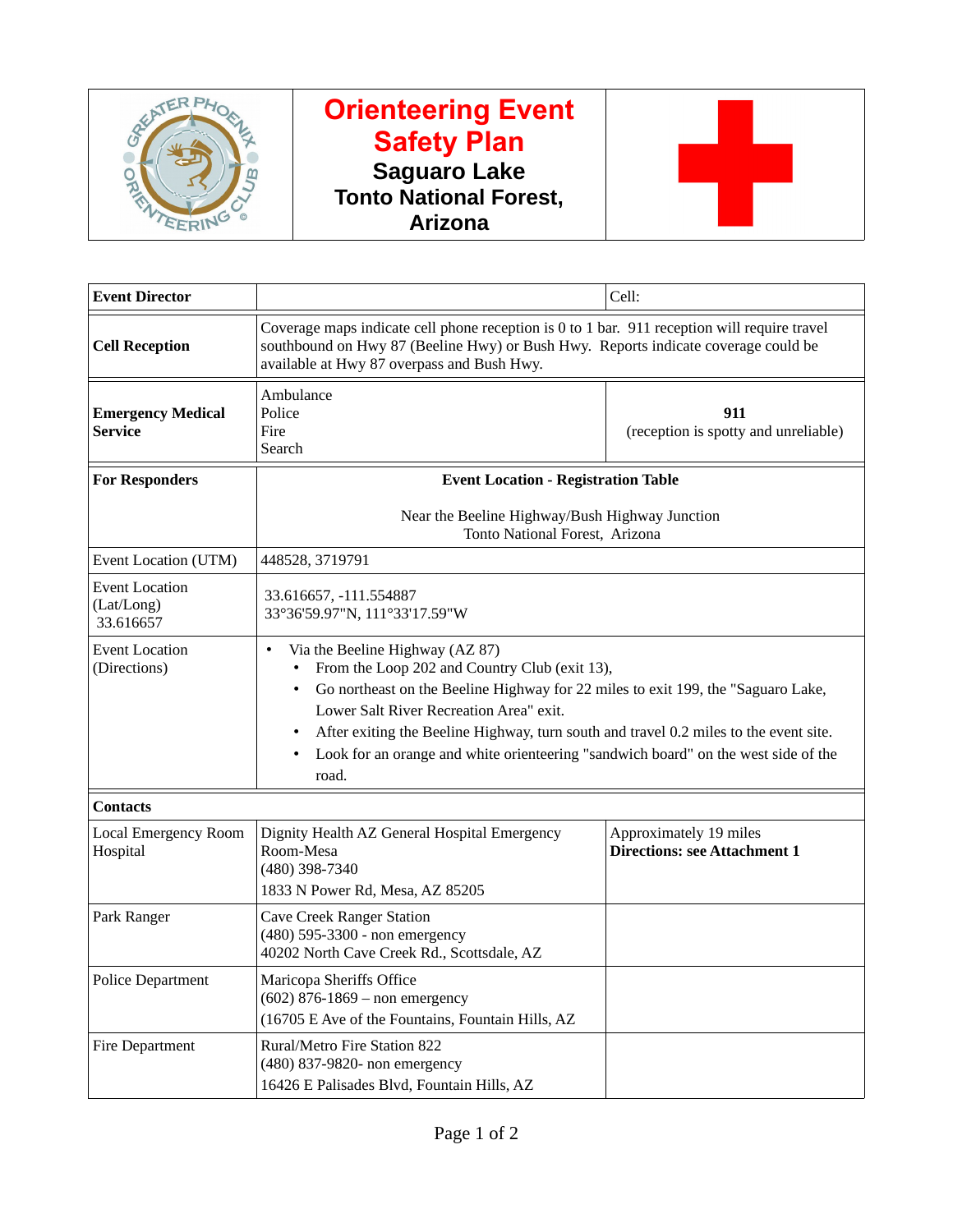

**Attachment 1 Map to Local Emergency Hospital**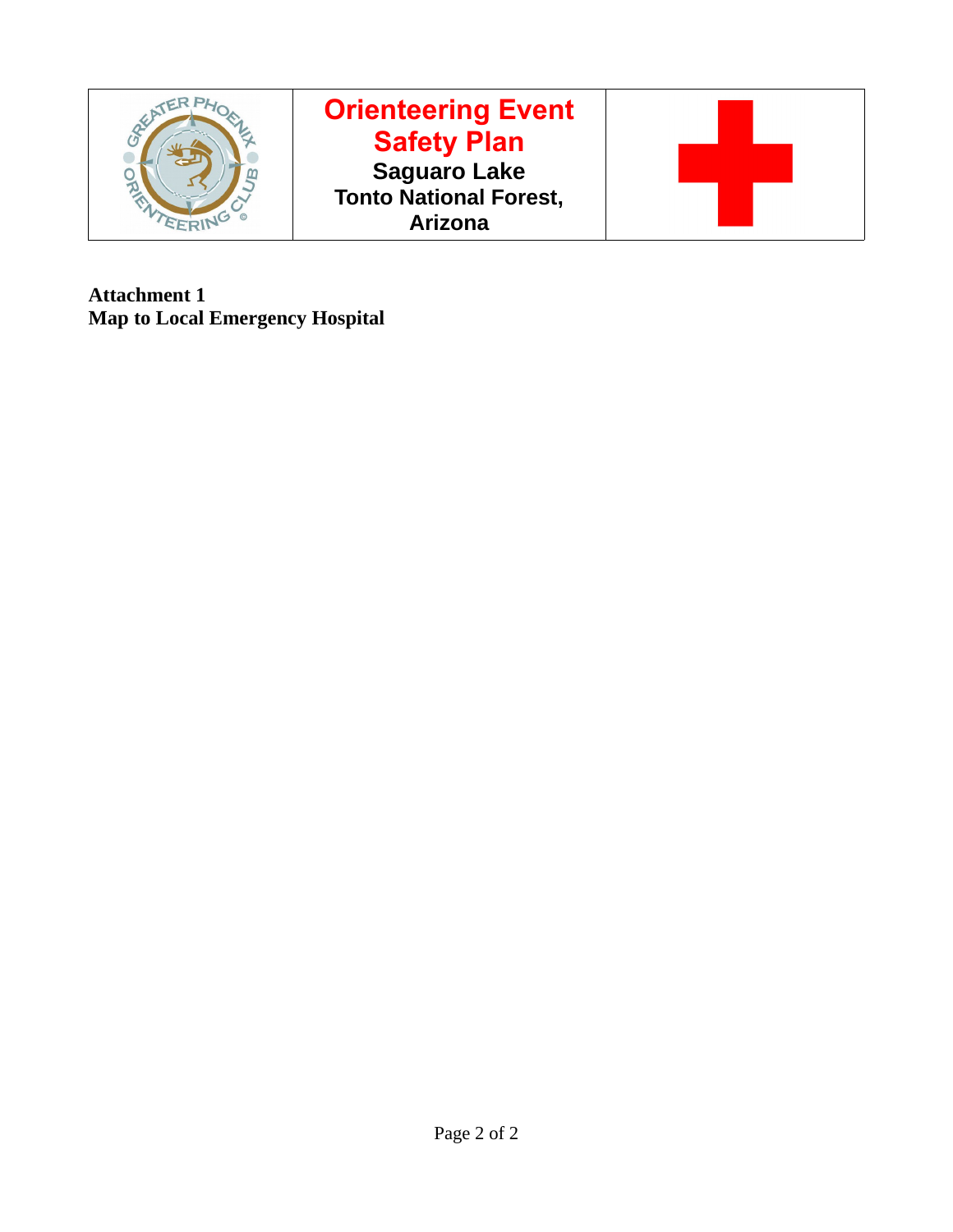## Google Maps

N Bush Hwy, Fort McDowell, AZ 85264 to Drive 18.2 miles, 26 min Dignity Health AZ General Hospital Emergency Room-Mesa



Map data ©2019 Google 2 mi

## N Bush Hwy

Fort McDowell, AZ 85264

1. Head south on N Bush Hwy toward E Butcher  $\hat{\mathbf{r}}$ Jones Beach Rd 14.9 mi 2. N Bush Hwy turns slightly right and becomes N Power Rd 3.2 mi 3. Turn left 348 ft 4. Turn right 112 ft 5. Turn right **Destination will be on the left** 89 ft

## Dignity Health AZ General Hospital Emergency Room-Mesa

1833 N Power Rd, Mesa, AZ 85205